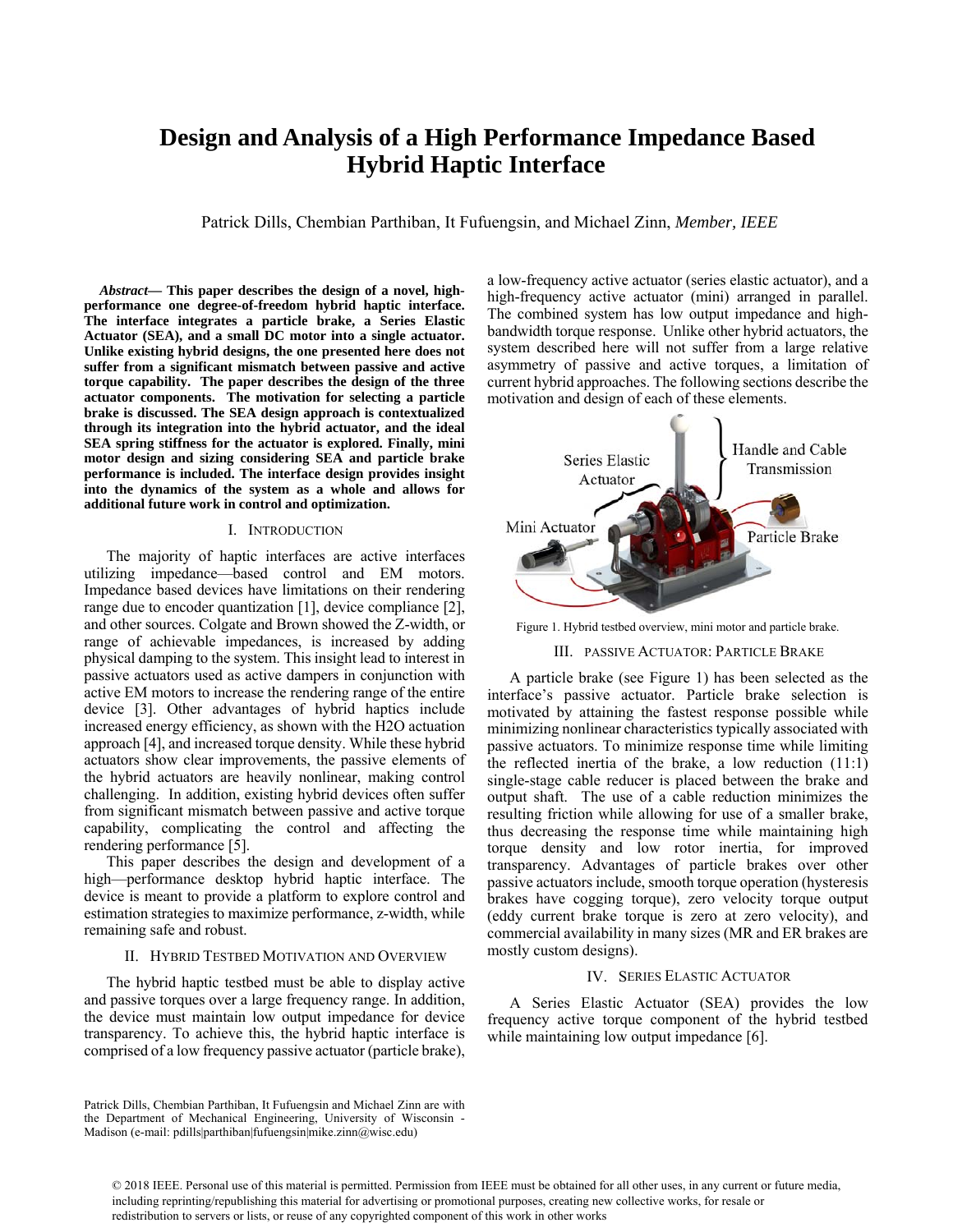#### *A. Closed-loop bandwidth*

The performance of a SEA is directly related to the closed loop bandwidth of its torque controller. To maximize the bandwidth our SEA design utilizes a low inertia brushless DC motor, a zero backlash harmonic drive, and a single analog sensor measurement for the feedback signal to maximize the closed loop bandwidth [7]. A higher closed loop bandwidth results in a lower output impedance over a larger frequency range and an improved actuator.

## *B. SEA spring stiffness*

The SEA spring stiffness has a direct impact on the stability and performance of the actuator. As part of the control and estimation effort, a range of spring stiffness are considered, Table 2. The most compliant spring considered is limited by practical considerations such as the maximum allowable deflection and the needed output torque (6.47 [Nm/rad]). The maximum stiffness is limited by the maximum SEA bandwidth, and effects both the actuators large signal bandwidth, and the actuators high frequency output impedance.



Figure 2. Completed SEA with section view of the elastic element.

## *C. Maximum Spring Stiffness*

To maintain a robust controller, the open loop natural frequency of the SEA should be designed below the controller's bandwidth [2]. While the natural frequency varies with the drive load inertia, we can bracket the expected values by considering, free space operation and fixed load operation. Depending on the inertia of the load and the motor, the highest natural frequency may change and should be used to establish the upper limit of SEA spring stiffness. Equations (1) and (2), fixed and free operation respectively, define guidelines for the upper limit of the SEA open loop natural frequency.

$$
\omega_{n\text{fixed}} = \sqrt{\frac{K_{sp}}{J_{\text{med}}}} \le \frac{\omega_{\text{bwSEA}}}{N} \tag{1}
$$

$$
\omega_{nfree} = \sqrt{\frac{K_{sp} \left( J_{meq} + J_{leq} \right)}{\left( J_{meq} J_{leq} \right)}} \leq \frac{\omega_{bwsEA}}{N}
$$
 (2)

where:  $N =$  Bandwidth Factor of Safety



 $J_m = 2.2e^{-4}[Kg - m^2]$  is the reflected inertia of the SAE motor  $J_1 = 8.0e^{-3}[Kg - m^2]$  is the handle inertia; and the total mini motor, the particle brake, and capstan reflected inertia.  $K_{sp}$  is the machined spring stiffness.

#### Figure 3. SEA lumped parameter models.

For the haptic interface described here, the resulting undamped natural frequencies and resulting maximum spring stiffness are shown in Table 1.

| Table 1—SEA limitation on maximum spring stiffness. |  |  |
|-----------------------------------------------------|--|--|
|                                                     |  |  |
|                                                     |  |  |

| $(N=3, \omega_{bw}=30Hz)$       |       | <b>Maximum Stiffness [Nm/rad]</b> |  |
|---------------------------------|-------|-----------------------------------|--|
| $\omega_{n \text{ fixed}}$ [Hz] | 6.63  | 43 42                             |  |
| $\omega_{\rm n}$ free [Hz]      | 10.00 | 19 14                             |  |

Here the free space operating case is the most restrictive and will serve as the maximum spring value.

In addition to the closed loop bandwidth, the large signal (torque) bandwidth has a direct effect on the performance and stability of the haptic testbed [7]. The maximum available SEA output torque *Tlmax*, as a function of frequency (limited by actuator torque, *Tsat* and velocity saturation *Vsat*) is given by  $(3)$ 

$$
T_{l\max} = T_{sat} \left( \frac{\omega_0}{s + \omega_0} \right) \to \omega_0 = K_{sp} \frac{V_{sat}}{T_{sat}} \tag{3}
$$

As seen from (3), the large signal bandwidth is directly proportional to the spring stiffness suggesting actuator performance improves with increased spring stiffness [7].

### *D. Minimum Spring Stiffness*

 The SEA must also interact and operate seamlessly as part of a hybrid actuator. To do so, the SEA must have a low output impedance above its control bandwidth to ensure the parallel operation of all three actuators. Using the simplified fixed load model shown in Figure 3, we can evaluate the closed loop impedance of the system as a function of frequency, (4).

$$
\frac{T_l(s)}{\theta_l(s)} = \frac{-s^2 J_{\text{meq}} K_{sp}}{s^2 J_{\text{meq}} + K_{sp} + K_{sp}(K_p + sK_d)}
$$
(4)

As seen in Figure 4 and (4) the output impedance above the closed loop bandwidth of the SEA is directly proportional to the spring's stiffness. While the optimal value of the stiffness is not known, it is clear that lowering spring stiffness will increase the effectiveness of the mini actuator by reducing the output impedance of the spring.

Table 2—Hybrid testbed SEA spring stiffness range.

| $(N=3, \omega_{bw}=30Hz)$    | <b>Min. Stiffness</b> | <b>Max. Stiffness</b> |
|------------------------------|-----------------------|-----------------------|
| $K_{\rm sn}$ [Nm/rad]        | 6 47                  | 19 14                 |
| $\omega_{\rm n\,fixed}$ [Hz] | 3.85                  | 6.63                  |
| $\omega_{\rm n\,free}$ [Hz]  | 5 81                  |                       |

© 2018 IEEE. Personal use of this material is permitted. Permission from IEEE must be obtained for all other uses, in any current or future media, including reprinting/republishing this material for advertising or promotional purposes, creating new collective works, for resale or redistribution to servers or lists, or reuse of any copyrighted component of this work in other works